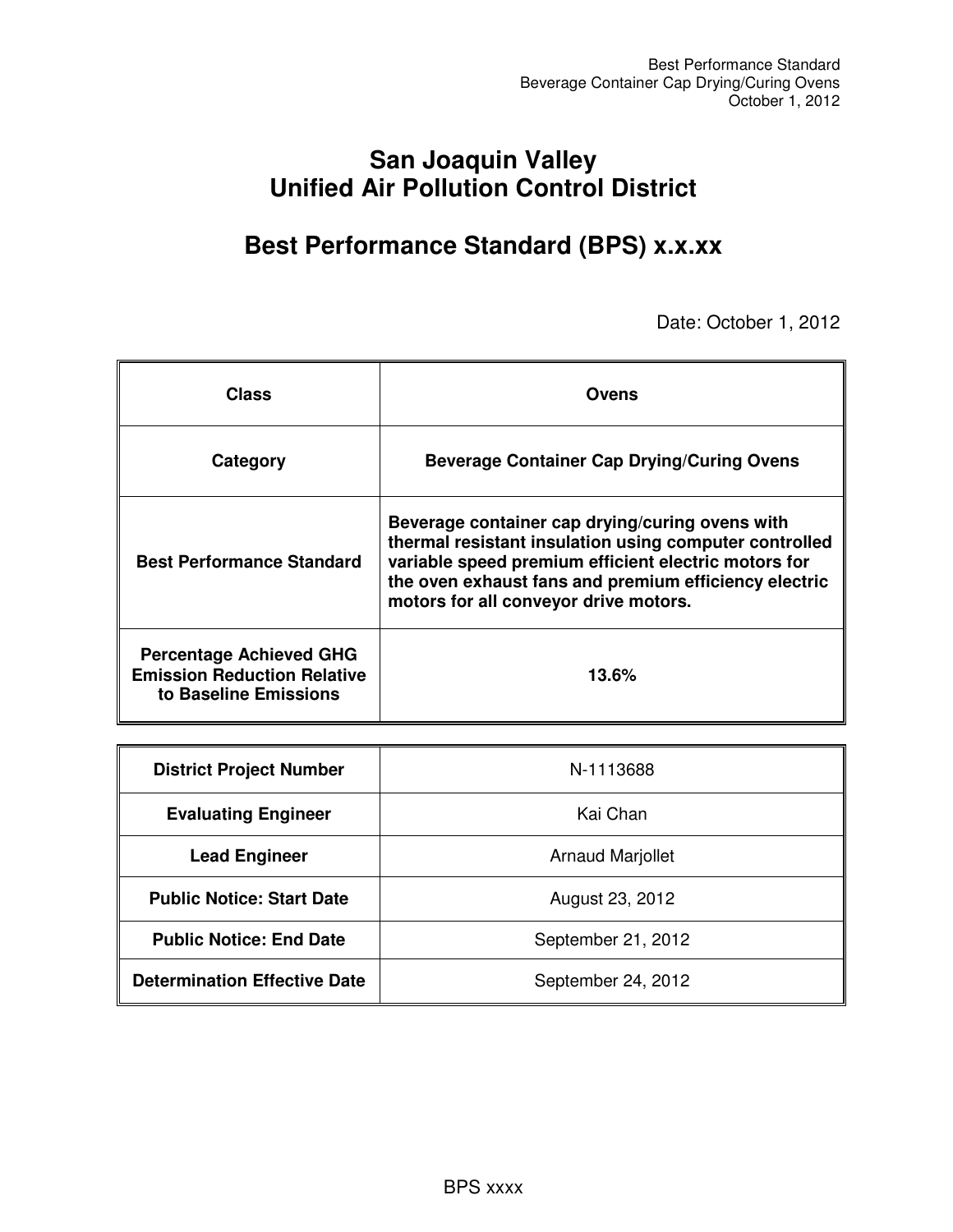## **TABLE OF CONTENTS**

#### **l. Best Performance Standard (BPS) Determination Introduction**

- A. Purpose
- B. Definitions
- C. Determining Project Significance Using BPS

#### **II. Summary of BPS Determination Phases**

#### **lll. Class and Category**

#### **lV. Public Notice of Intent**

#### **V. BPS Development**

- STEP 1. Establish Baseline Emissions Factor for Class and Category
	- A. Representative Baseline Operation
	- B. Basis and Assumptions
	- C. Unit of Activity
	- D. Calculations
- STEP 2. List Technologically Feasible GHG Emission Control Measures
- STEP 3. Identify all Achieved-in-Practice GHG Emission Control Measures
- STEP 4. Quantify the Potential GHG Emission and Percent Reduction for Each Identified Achieved-in-Practice GHG Emission Control Measure
- STEP 5. Rank all Achieved-in-Practice GHG emission reduction measures by order of % GHG emissions reduction
- STEP 6. Establish the Best Performance Standard (BPS) for this Class and **Category**
- STEP 7. Eliminate All Other Achieved-in-Practice Options from Consideration as Best Performance Standard

#### **Vl. Public Participation**

#### **Vll. Appendices**

| Appendix 1: | <b>Public Notice of Intent</b>                           |
|-------------|----------------------------------------------------------|
| Appendix 2: | Comments Received During the Public Notice of Intent and |
|             | <b>Responses to Comments</b>                             |
| Appendix 3: | Notice of Public Participation                           |
| Appendix 4: | Comments Received During the Public Notice Participation |
|             | Process and Responses to Comments                        |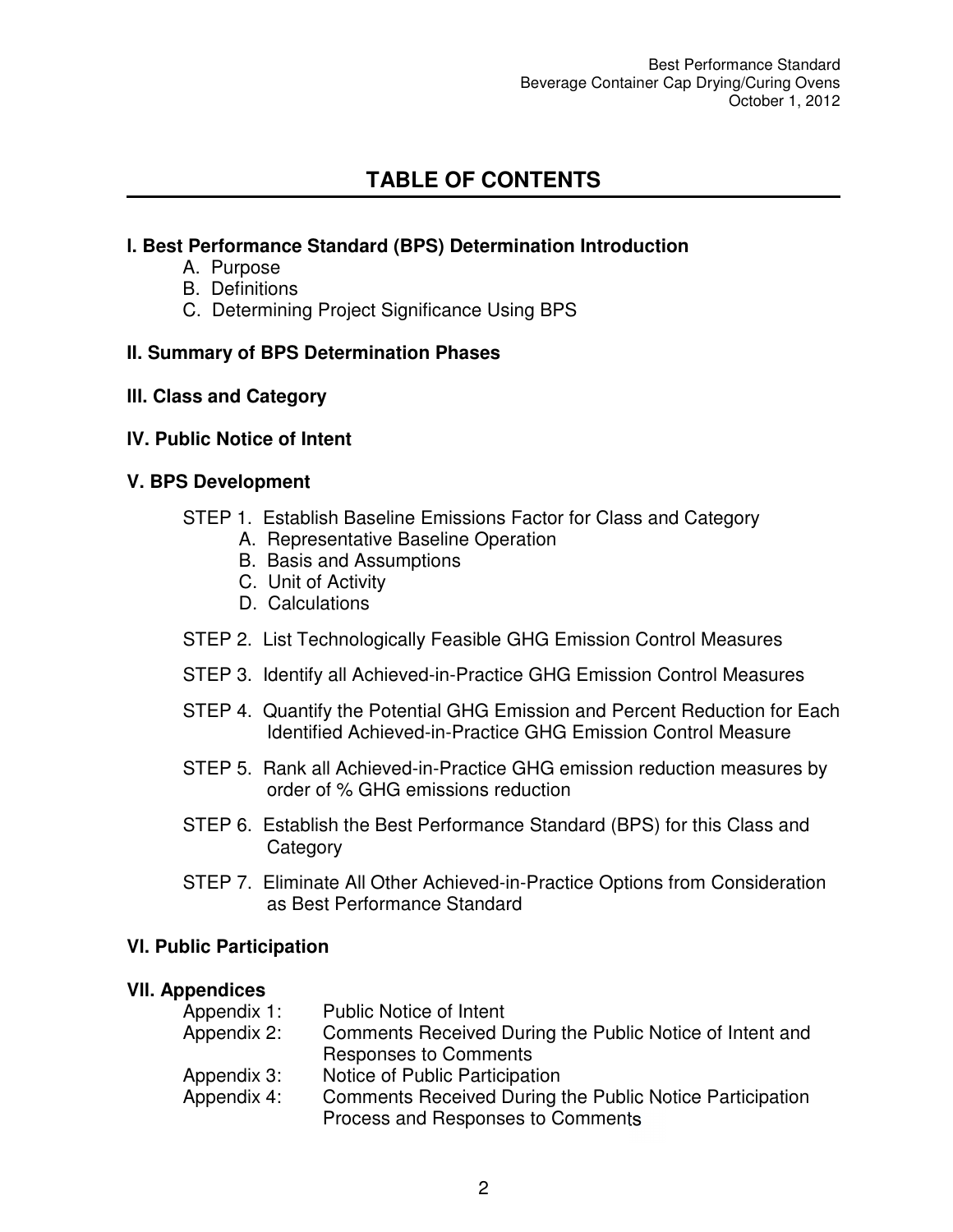## **I. Best Performance Standard (BPS) Determination Introduction**

#### **A. Purpose**

To assist permit applicants, project proponents, and interested parties in assessing and reducing the impacts of project specific greenhouse gas emissions (GHG) on global climate change from stationary source projects, the San Joaquin Valley Air Pollution Control District (District) has adopted the polic*y: District Policy – Addressing GHG Emission Impacts for Stationary Source Projects Under CEQA When Serving as the Lead Agency.* This policy applies to projects for which the District has discretionary approval authority over the project and the District serves as the lead agency for CEQA purposes. Nonetheless, land use agencies can refer to it as guidance for projects that include stationary sources of emissions. The policy relies on the use of performance based standards, otherwise known as Best Performance Standards (BPS) to assess significance of project specific greenhouse gas emissions on global climate change during the environmental review process, as required by CEQA. Use of BPS is a method of streamlining the CEQA process of determining significance and is not a required emission reduction measure. Projects implementing BPS would be determined to have a less than cumulatively significant impact. Otherwise, demonstration of a 29 percent reduction in GHG emissions, from business-as-usual, is required to determine that a project would have a less than cumulatively significant impact.

#### **B. Definitions**

Best Performance Standard for Stationary Source Projects for a specific Class and Category is the most effective, District approved, Achieved-in-Practice means of reducing or limiting GHG emissions from a GHG emissions source, that is also economically feasible per the definition of Achieved-in-Practice. BPS includes equipment type, equipment design, and operational and maintenance practices for the identified service, operation, or emissions unit class and category.

Business-as-Usual is - the emissions for a type of equipment or operation within an identified class and category projected for the year 2020, assuming no change in GHG emissions per unit of activity as established for the baseline period, 2002- 2004. To relate BAU to an emissions generating activity, the District proposes to establish emission factors per unit of activity, for each class and category, using the 2002-2004 baseline period as the reference.

Category is - a District approved subdivision within a "class" as identified by unique operational or technical aspects.

Class is - the broadest District approved division of stationary GHG sources based on fundamental type of equipment or industrial classification of the source operation.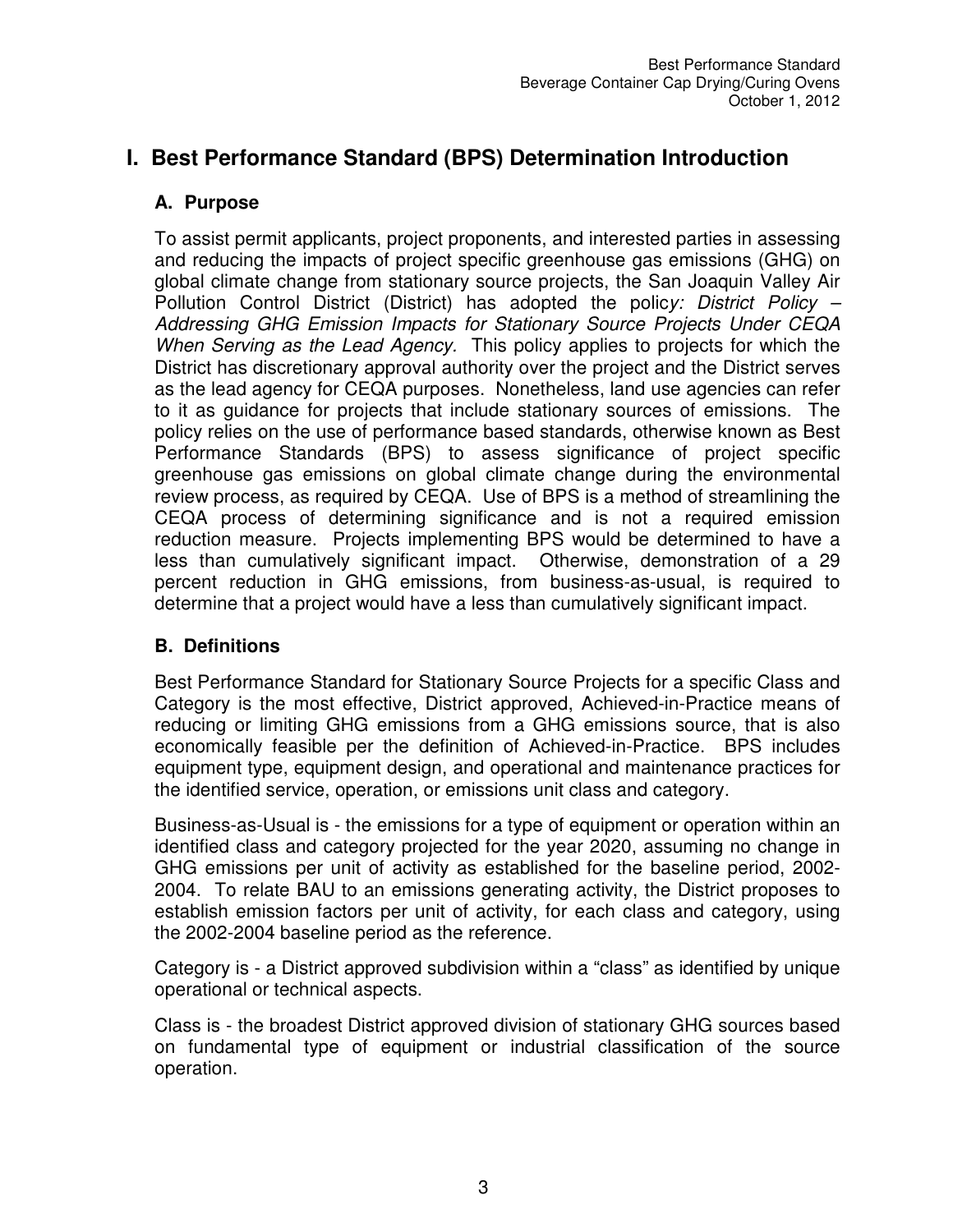#### **C. Determining Project Significance Using BPS**

Use of BPS is a method of determining significance of project specific GHG emission impacts using established specifications. BPS is not a required mitigation of project related impacts. Use of BPS would streamline the significance determination process by pre-quantifying the emission reductions that would be achieved by a specific GHG emission reduction measure and pre-approving the use of such a measure to reduce project-related GHG emissions.

GHG emissions can be directly emitted from stationary sources of air pollution requiring operating permits from the District, or they may be emitted indirectly, as a result of increased electrical power usage, for instance. For traditional stationary source projects, BPS includes equipment type, equipment design, and operational and maintenance practices for the identified service, operation, or emissions unit class and category.

### **II. Summary of BPS Determination Process**

The District has established beverage container cap drying/curing ovens as a separate class and category which requires implementation of a Best Performance Standard (BPS) pursuant to the District's Climate Change Action Plan (CCAP). The District's determination of the BPS for this class and category has been made using the BPS development process established in the District's Final Staff Report, *Addressing Greenhouse Gas Emissions under the California Environmental Quality Act.* A summary of the specific implementation of the phased BPS development process for this specific determination is as follows:

| Table 1<br>BPS Development Process Phases for Beverage Container Cap Drying/Curing Ovens |                                              |             |                                                                                                                     |
|------------------------------------------------------------------------------------------|----------------------------------------------|-------------|---------------------------------------------------------------------------------------------------------------------|
| <b>Phase</b>                                                                             | <b>Description</b>                           | <b>Date</b> | <b>Description</b>                                                                                                  |
| 1                                                                                        | Public Notice of Intent                      | 12/8/2011   | The District's intent notice is attached as<br>Appendix 1                                                           |
| 2                                                                                        | <b>BPS Development</b>                       | 8/21/2012   | See evaluation document                                                                                             |
| 3                                                                                        | <b>Public Participation</b><br><b>Notice</b> | 8/23/2012   | A Draft BPS evaluation was provided for<br>public comment. The District's notification is<br>attached as Appendix 3 |
| 4                                                                                        | <b>Public Participation</b><br>End Date      | 9/21/2012   | No comments were received                                                                                           |
| 5                                                                                        | Finalization                                 | 9/24/2012   | The BPS established in this evaluation<br>document is effective on the date of<br>finalization.                     |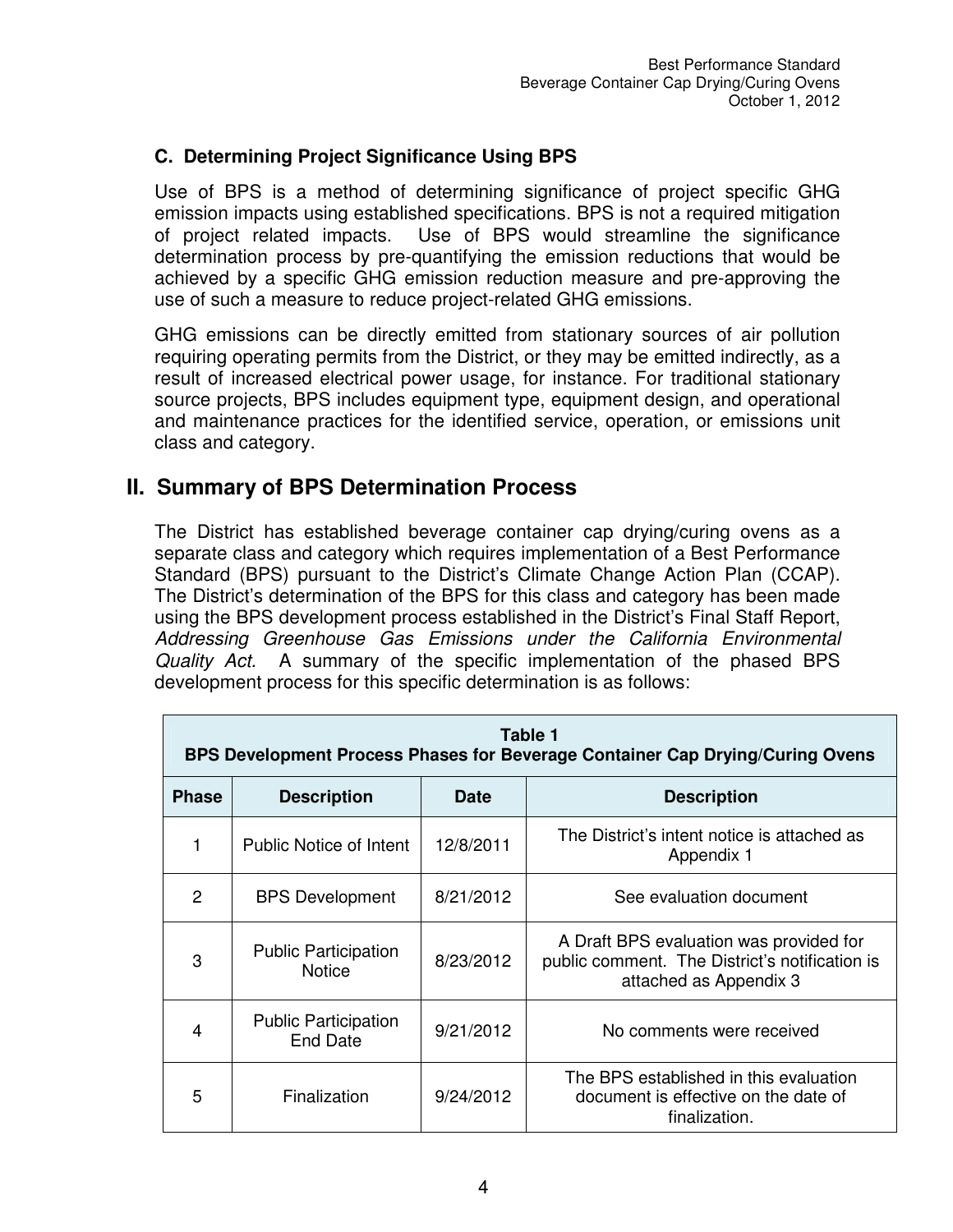## **III. Class and Category**

Ovens, as defined in District Rule 4309 (Dryers, Dehydrators, and Ovens), are chambers in which material is dried or cured in direct contact with the products of combustion. Since beverage container cap drying/curing ovens use a series of chambers to dry and cure coatings and inks in direct contact with the products of combustion, they are included in the ovens class.

This BPS is specifically requested by a container cap manufacturing facility for their conveyorized container cap coating and printing operation which is served by three drying/curing ovens. Beverage container cap drying/curing ovens utilize a series of chambers with natural gas fired burners or electric heating elements to heat the chamber to a specific temperature. The first heated chamber is used to remove any grease remaining from the manufacturing of the caps, the second heated chamber is used to cure the applied base coating, and finally the third heated chamber is used to cure the applied inks to produce the desired graphics on the caps. Since this BPS is being specifically developed for beverage container cap drying/curing ovens it is classified in a separate category.

## **IV. Public Notice of Intent**

Prior to developing the BPS for this class and category, the District published a Notice of Intent. Public notification of the District's intent to develop BPS for this class and category was sent on December 8, 2011 to individuals registered with the CCAP list server. The District's notification is attached as Appendix 1.

Any comments received during the initial public outreach will be included in Appendix 2 of the final BPS evaluation.

## **V. BPS Development**

#### **STEP 1. Establish Baseline Emissions Factor for Class and Category**

The Baseline Emission Factor (BEF) is defined as the three-year average (2002-2004) of GHG emissions for a particular class and category of equipment in the San Joaquin Valley (SJV), expressed as annual GHG emissions per unit of activity. The Baseline Emission Factor is calculated by first defining an operation which is representative of the average population of units of this type in the SJV during the Baseline Period and then determining the specific emissions per unit throughput for the representative unit.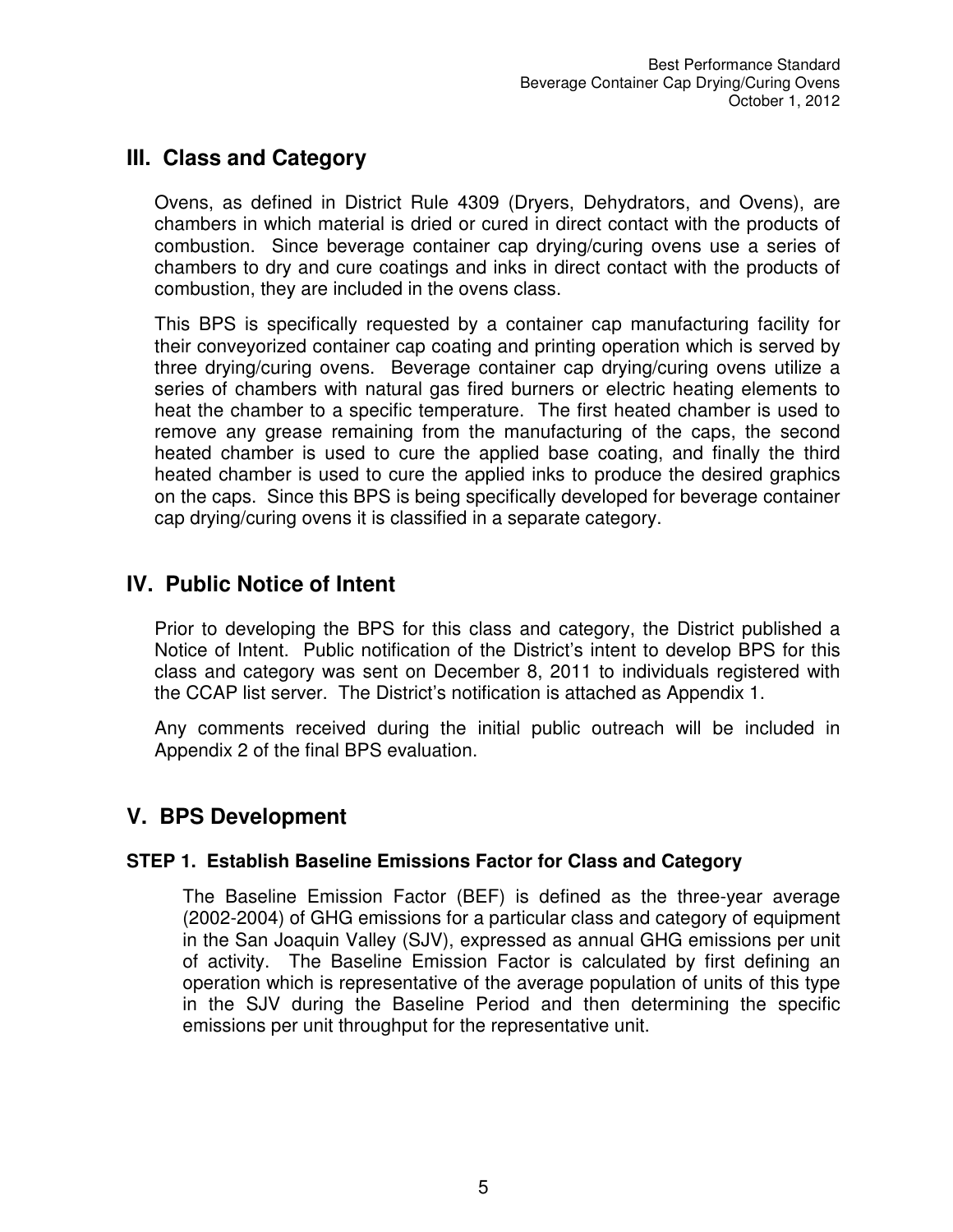#### **A. Representative Baseline Operation**

For beverage container cap drying/curing ovens**,** the representative baseline operation has been determined to be a 66 kWh electric drying/curing oven with non-heat insulated chambers using "standard efficiency" electric motors for the exhaust fans and conveyors. This determination is based on conversations with representatives of beverage container cap manufacturers, equipment manufacturers, and review of the units operated during the baseline period within the District.

#### **B. Basis and Assumptions**

- All direct GHG emissions are produced by the combustion of natural gas in this unit.
- The GHG emission factor for natural gas combustion is 117 lb-CO<sub>2</sub>e/MMBtu per  $CCAR^{(1)}$  document.
- Indirect emissions for the representative unit are produced due to operation of associated electric heating element in the oven, exhaust fan blower motors, and conveyor motors with a total energy usage of 66 kW.
- The cap processing rate for a representative unit is 7,800 caps per hour based on a unit operating within the District during the baseline period.
- Indirect emissions from electric power consumption are calculated based on the current PG&E electric power generation factor of 0.524 lb-CO<sub>2</sub>e per kWh.

#### **C. Unit of Activity**

To relate Business-as-Usual to an emissions generating activity, it is necessary to establish an emission factor per unit of activity, for the established class and category, using the 2002-2004 baseline period as the reference.

The resulting emissions factor is the combination of

GHG emission reductions achieved through technology, and GHG emission reductions achieved through changes in activity efficiencies.

For beverage container cap drying/curing ovens, the GHG emission factor will be based on the quantity of GHG emitted per 1,000 caps processed through the ovens.

 $\overline{a}$ <sup>1</sup> California Climate Change Action Registry (CCAR), Version 3.1, January 2009 (Appendix C, Tables C.7 and C.8).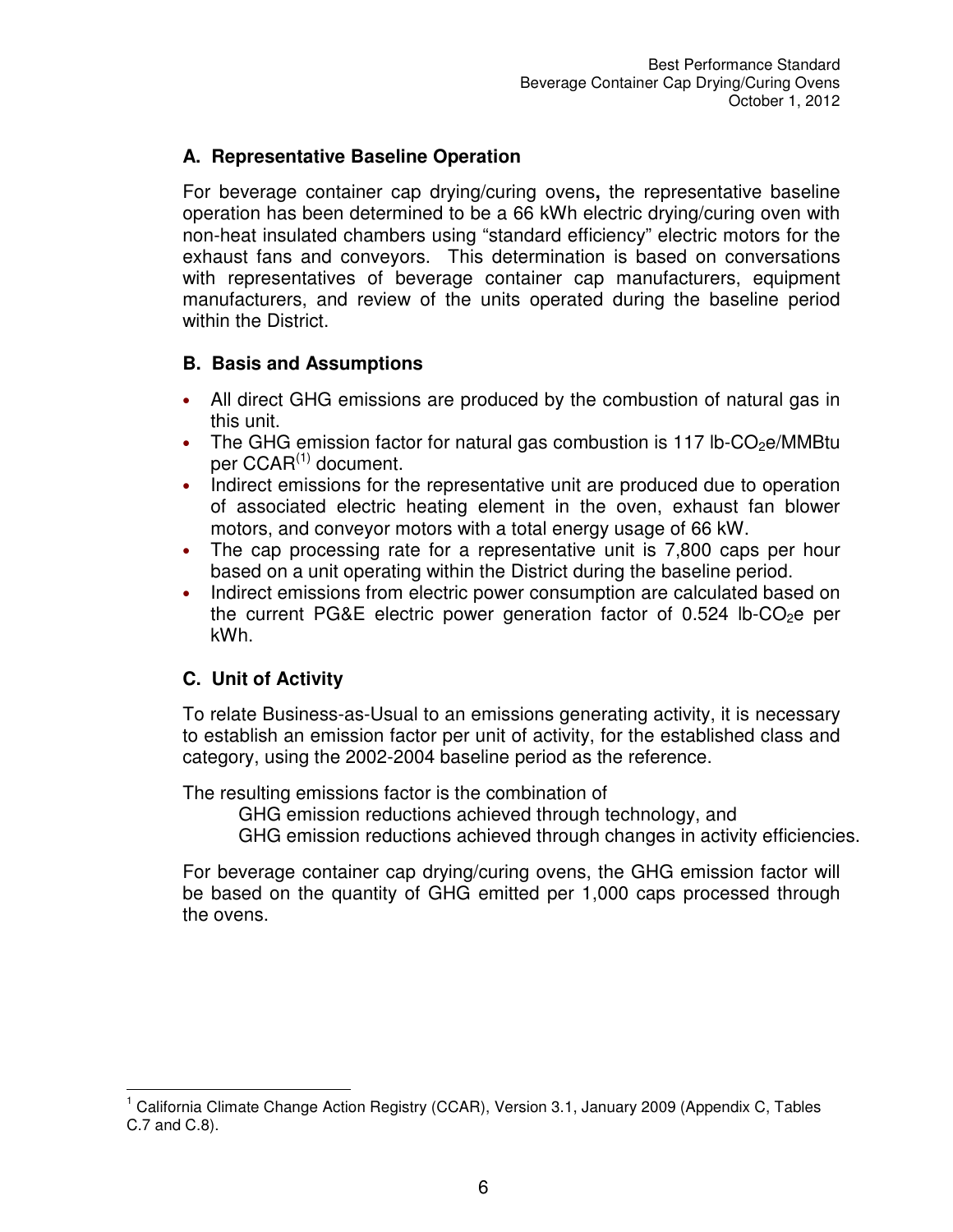#### **D. Calculations**

This determination is based on a review of the permitted units which were operating in the District during the baseline period, which only included the use of an electric oven and associated electric motors. Therefore, the Baseline Emission Factor (BEF) only includes the indirect GHG emissions from the production of electricity as calculated below:

It takes 66 kW to produce 7,800 caps in an hour, therefore:

Indirect GHG Emissions =  $66$  kW  $\times$  1 hr/7.8 $\times$ 1000 caps  $\times$  0.524 lb-CO<sub>2</sub>e/kWh  $= 4.4$  lb-CO<sub>2</sub>e/1,000 caps

### $BEF = 4.4 lb-CO<sub>2</sub>e/1,000 caps$

### **STEP 2. List Technologically Feasible GHG Emission Control Measures**

For the specific equipment or operation being proposed, all technologically feasible GHG emissions reduction measures are listed, including equipment selection, design elements and best management practices, that do not result in an increase in criteria pollutant emissions compared to the proposed equipment or operation. The following findings or considerations are applicable to this class and category:

#### Insulation on the Outer Surfaces of the Oven:

To reduce heat loss through the outer surfaces of the oven, high thermal resistance insulation may be used on the oven. By adding insulation to the outer surface of the oven, the convection heat losses from within the heated air of the oven is reduced and the required drying or curing air temperature will be retained for a longer time. Therefore, less fuel will be combusted by the oven to maintain the required air temperature within the oven.

#### Computer Controlled Variable Speed Electric Motors for Oven Exhaust Fans:

Constant computer control of an oven exhaust fan by use of a variable speed electric motor will provide energy savings when compared to a fan which is operated at a fixed speed and controlled manually by operators using dampers to throttle the discharge flow. For this type of operation the drying/curing ovens are maintained at a constant operating temperature, which will be effected by the convection heat losses due to the volume of container caps processed. A computer controlled variable speed fan can respond more quickly and efficiently to temperature variations then a manually controlled fixed speed fan. Consequently less fuel will be used by the oven burners to maintain the required interior oven temperature. By having the ability to instantly control the speed of the exhaust fan, energy usage by the associated electric motor is also reduced and optimized.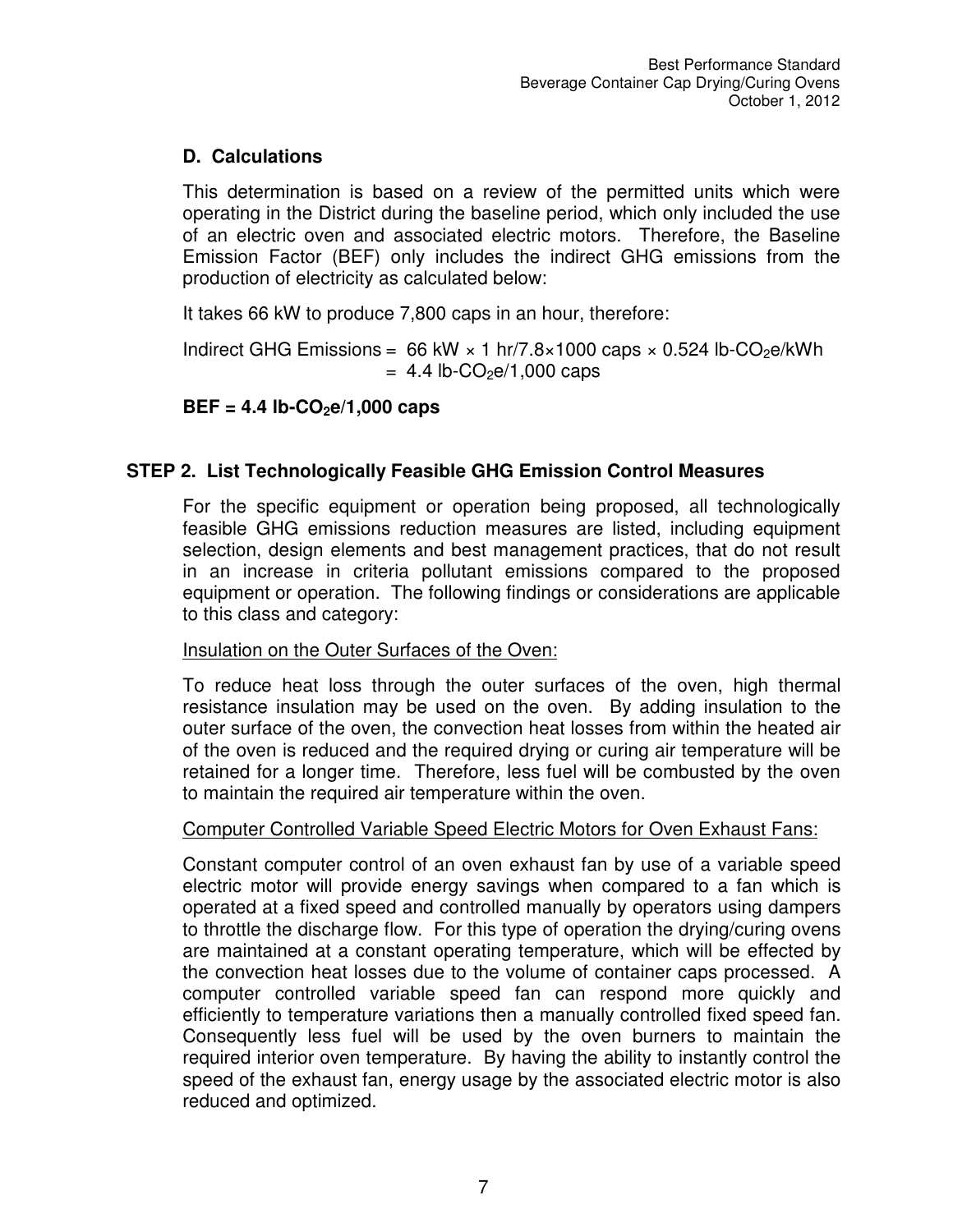#### Use of Premium Efficiency Motors:

An electric motor efficiency standard is published by the National Electrical Manufacturers Association (NEMA) which is identified as the "NEMA Premium Efficiency Electric Motors Program". For small motors rated 1.0 to 5.0 horsepower, the NEMA premium efficiency motor provides a gain of approximately 2 to 3.5 percentage points in motor efficiency when compared to a standard efficiency motor. The NEMA specification covers motors up to 500 horsepower and motors meeting this specification are in common use and are available from most major electric motor manufacturers.

#### **Conclusion:**

Based on a review of available technology and with consideration of input from industry, manufacturers, and other members of the public, the following is determined to be the technologically feasible GHG emission reduction measures for this class and category:

| Table 2<br><b>Technologically Feasible GHG Control Measures for Beverage Container Cap</b><br><b>Drying/Curing Ovens</b>                    |                                                                                                                                                                                       |  |
|---------------------------------------------------------------------------------------------------------------------------------------------|---------------------------------------------------------------------------------------------------------------------------------------------------------------------------------------|--|
| <b>GHG Control Measures</b>                                                                                                                 | <b>Qualifications</b>                                                                                                                                                                 |  |
| Insulation of the Drying/Curing Ovens                                                                                                       | Thermal resistant insulation reduces direct<br>GHG emissions by reducing the amount of<br>fuel required to achieve and maintain drying<br>or curing.                                  |  |
| <b>Computer Controlled Variable Speed</b><br><b>Electric Motors for Oven Exhaust Fans</b>                                                   | Computer controlled variable speed electric<br>motors reduce both direct and indirect GHG<br>emissions by reducing the amount of burner<br>fuel usage and electric motor power usage. |  |
| Electric motors driving oven exhaust<br>fans shall have an efficiency meeting<br>the standards of NEMA for "premium"<br>efficiency" motors. | Premium efficiency exhaust fan motors<br>reduce indirect GHG emissions by reducing<br>electrical power demand.                                                                        |  |

All of the GHG emissions control measures identified above are equipped with control equipment for criteria pollutants which meets current regulatory requirements. None of the identified GHG emission control measures would result in an increase in emissions of criteria pollutants.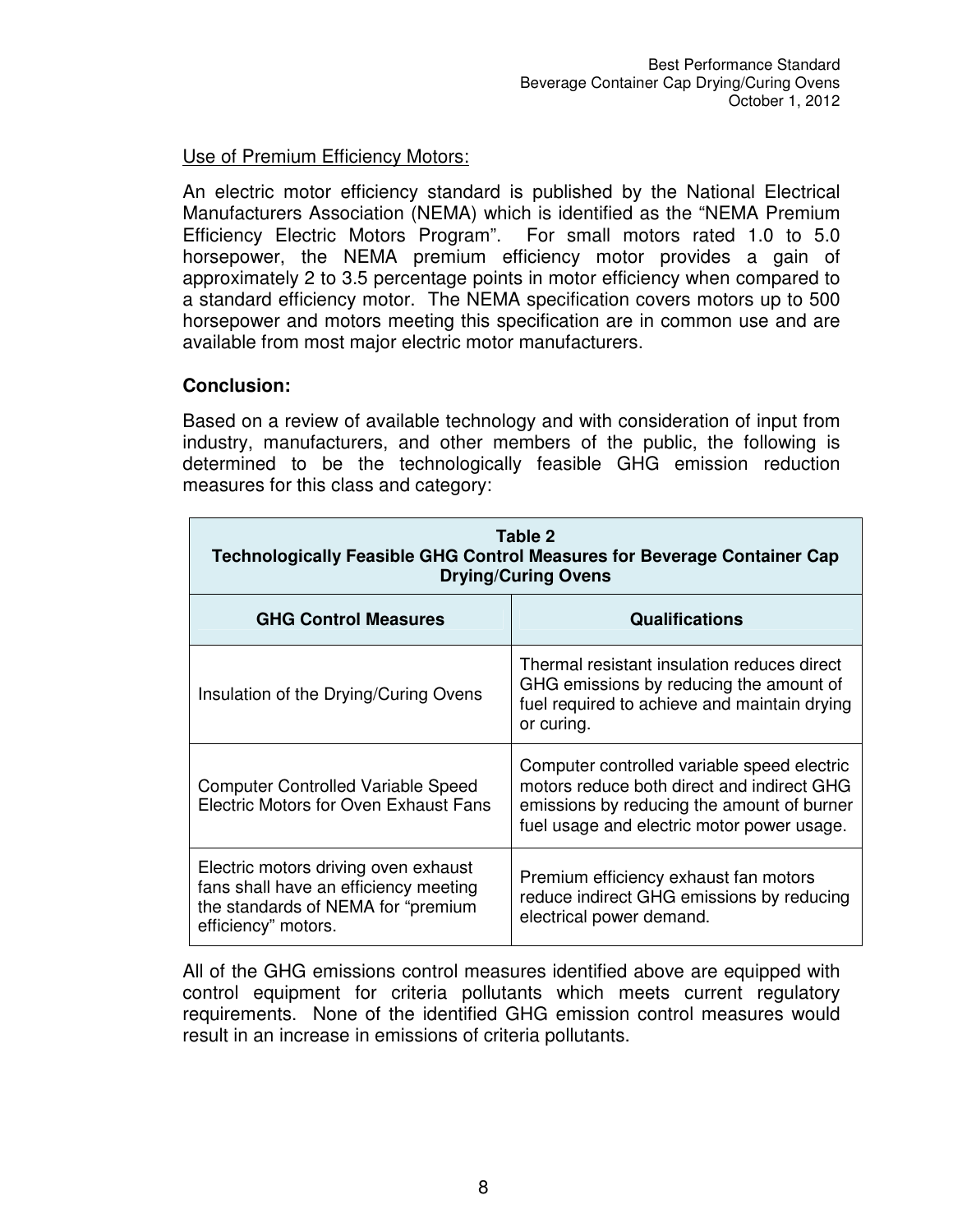#### **STEP 3. Identify all Achieved-in-Practice GHG Emission Control Measures**

For all technologically feasible GHG emission reduction measures, all GHG reduction measures determined to be Achieved-in-Practice are identified. Achieved-in-Practice is defined as any equipment, technology, practice or operation available in the United States that has been installed and operated or used at a commercial or stationary source site for a reasonable period of time sufficient to demonstrate that the equipment, the technology, the practice or the operation is reliable when operated in a manner that is typical for the process. In determining whether equipment, technology, practice or operation is Achieved-in-Practice, the District will consider the extent to which grants, incentives or other financial subsidies influence the economic feasibility of its use.

The following findings or considerations are applicable to this class and category:

- Based on a conversation with a beverage container cap equipment manufacturer the use of insulation in drying/curing ovens was not commonly used during the baseline period. However, recently manufactured units are being installed with insulation to reduce fuel costs as requested by their customers. Therefore, this technology is considered to be Achieved-In-Practice.
- Based on a conversation with a beverage container cap equipment manufacturer, computer controlled variable speed electric motors is an equipment option which customers are recently requesting to reduce operating cost. Therefore, this technology is considered to be Achieved-In-Practice.
- The EPA's premium efficiency electric motor standard became effective in 2010, it is expected that such motors will become the industry standard. Therefore, this technology is considered to be Achieved-in-Practice at this time.

Based on a review of available technology and with consideration of input from industry, manufacturers and other members of the public, the following is determined to be the Achieved-In-Practice GHG emission reduction measure for this class and category: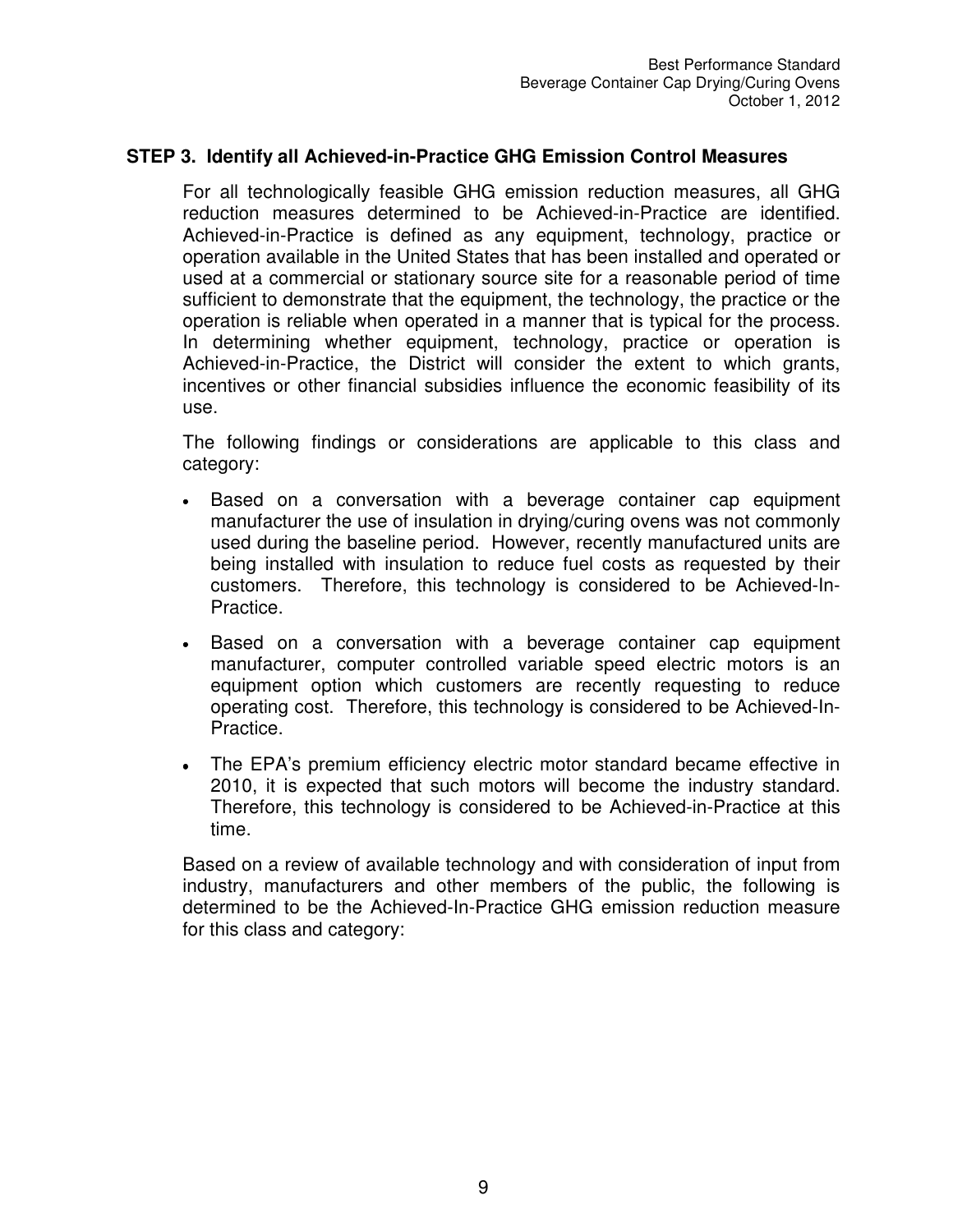| Table 3<br>Achieved-in-Practice GHG Control Measures for Beverage Container Cap<br><b>Drying/Curing Ovens</b>                                                                                                                                                             |                                                                                                                                                                                                                                                                                                                      |  |
|---------------------------------------------------------------------------------------------------------------------------------------------------------------------------------------------------------------------------------------------------------------------------|----------------------------------------------------------------------------------------------------------------------------------------------------------------------------------------------------------------------------------------------------------------------------------------------------------------------|--|
| <b>GHG Control Measures</b>                                                                                                                                                                                                                                               | <b>Qualifications</b>                                                                                                                                                                                                                                                                                                |  |
| Beverage container cap drying/curing<br>ovens with thermal resistant insulation<br>using computer controlled variable<br>speed premium efficient electric<br>motors for the oven exhaust fans and<br>premium efficiency electric motors for<br>all conveyor drive motors. | A survey of permitted units in the District<br>indicated that there is one beverage<br>container cap drying/curing oven recently<br>installed within the District using these GHG<br>control measures. However, according to<br>the manufacturer, there are a few more<br>units in operation throughout the country. |  |

#### **STEP 4. Quantify the Potential GHG Emission and Percent Reduction for Each Identified Achieved-in-Practice GHG Emission Control Measure**

For each Achieved-in-Practice GHG emission reduction measure identified:

- a. Quantify the potential GHG emissions per unit of activity  $(G_a)$
- b. Express the potential GHG emission reduction as a percent  $(G_p)$  of Baseline GHG emissions factor per unit of activity (BEF)
	- Beverage container cap drying/curing ovens with thermal resistant insulation using computer controlled variable speed premium efficient electric motors for the oven exhaust fans and premium efficiency electric motors for all conveyor drive motors.

#### **A. Basis and Assumptions:**

The representative unit used in this analysis is a unit which is currently operating at G3 Enterprises – Closure Division under District Permit to Operate N-2028-10-1. This unit currently utilizes the GHG emission control measures identified above to reduce their potential GHG emissions. The following operating parameters are based on this unit:

- All direct GHG emissions are produced by the combustion of natural gas in this unit.
- Total fuel consumption for this unit is 0.5 MMBtu/hr.
- The GHG emission factor for natural gas combustion is 117 lb-CO2e/MMBtu per CCAR document.
- Indirect emissions for this unit are produced due to operation of associated exhaust fan blower motors and conveyor motors with a total energy usage of 61 kW.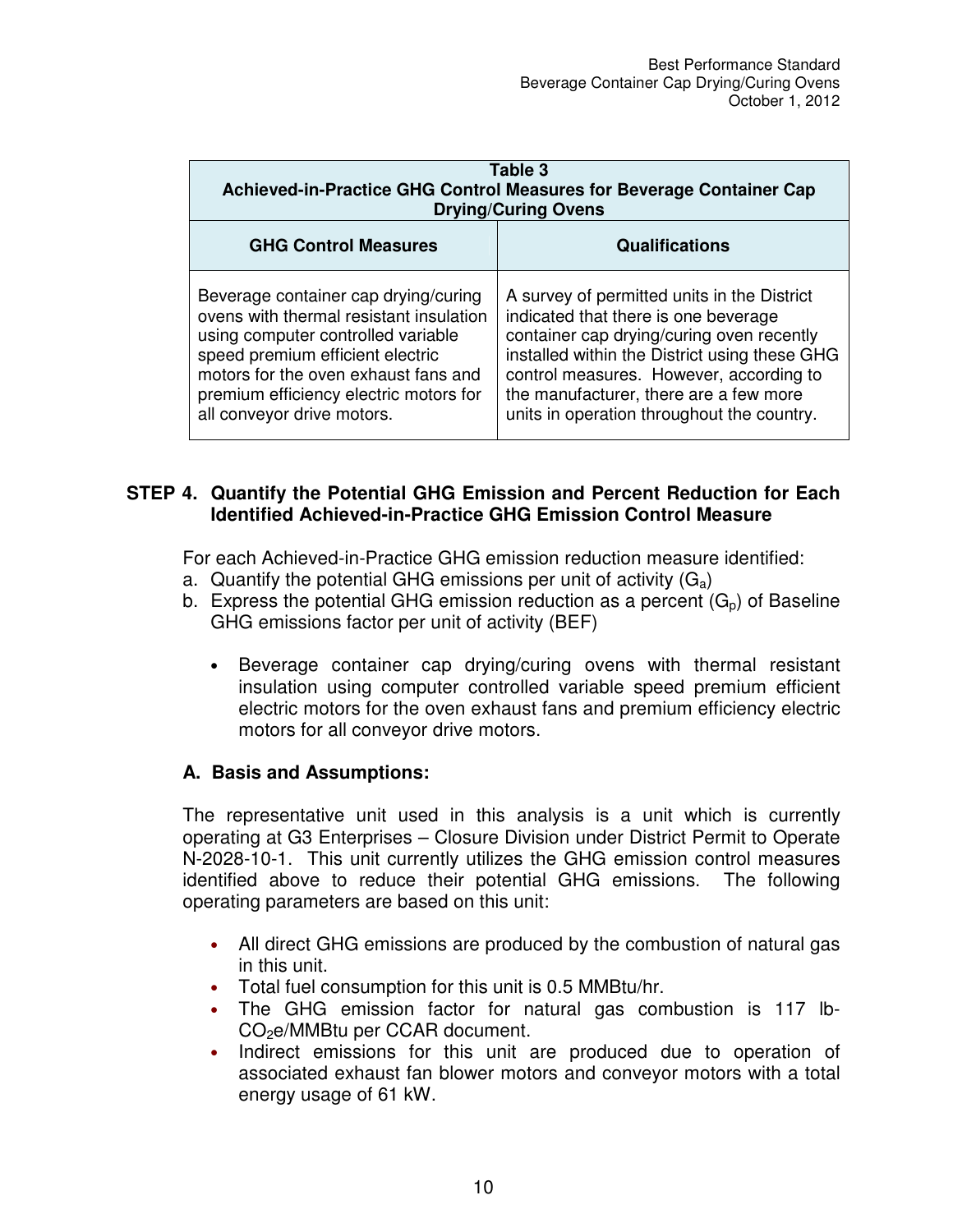- The cap processing rate for this unit is 24,000 caps per hour based on this unit currently operating within the District.
- Indirect emissions from electric power consumption are calculated based on the current PG&E electric power generation factor of 0.524 lb-CO<sub>2</sub>e per kWh.

#### **B. Calculation of Potential GHG Emissions per Unit of Activity (Ga):**

Specific electricity consumption for the exhaust fan blower motors and conveyor motors are:

Electric Consumption =  $61$  kW  $\times$  1 hr/24.0 $\times$ 1,000 caps  $= 2.54$  kWh/1,000 caps

Indirect GHG Emissions are:

Indirect GHG Emissions =  $2.54 \text{ kWh}/1,000 \text{ caps} \times 0.524 \text{ lb-CO}_2 \text{e/kWh}$  $= 1.3$  lb-CO<sub>2</sub>e/1,000 caps

Specific fuel consumption for the natural gas fired drying ovens are:

Fuel Consumption =  $0.5$  MMBtu/hr  $\times$  1 hr/24.0 $\times$ 1,000 caps  $= 0.021$  MMBtu/1,000 caps

Direct GHG Emissions are:

Direct GHG Emissions =  $0.021$  MMBtu/1,000 caps  $\times$  117 lb-CO<sub>2</sub>e/MMBtu  $= 2.5$  lb-CO<sub>2</sub>e/1,000 caps

GHG Emissions per Unit of Activity is then calculates as:

 $G_a$  = 1.3 lb-CO<sub>2</sub>e/1,000 caps + 2.5 lb-CO<sub>2</sub>e/1,000 caps = **3.8 lb-CO2e/1,000 caps**

**C. Calculation of Potential GHG Emission Reduction as a Percentage of the Baseline Emission Factor (Gp):** 

$$
G_p = (BEF - Ga) ÷ BEF
$$
  
= (4.4 lb-CO<sub>2</sub>e/1,000 caps - 3.8 lb-CO<sub>2</sub>e/1,000 caps)  

$$
\div 4.4 \text{ lb-CO2e/1,000 caps}
$$
  
= 13.6%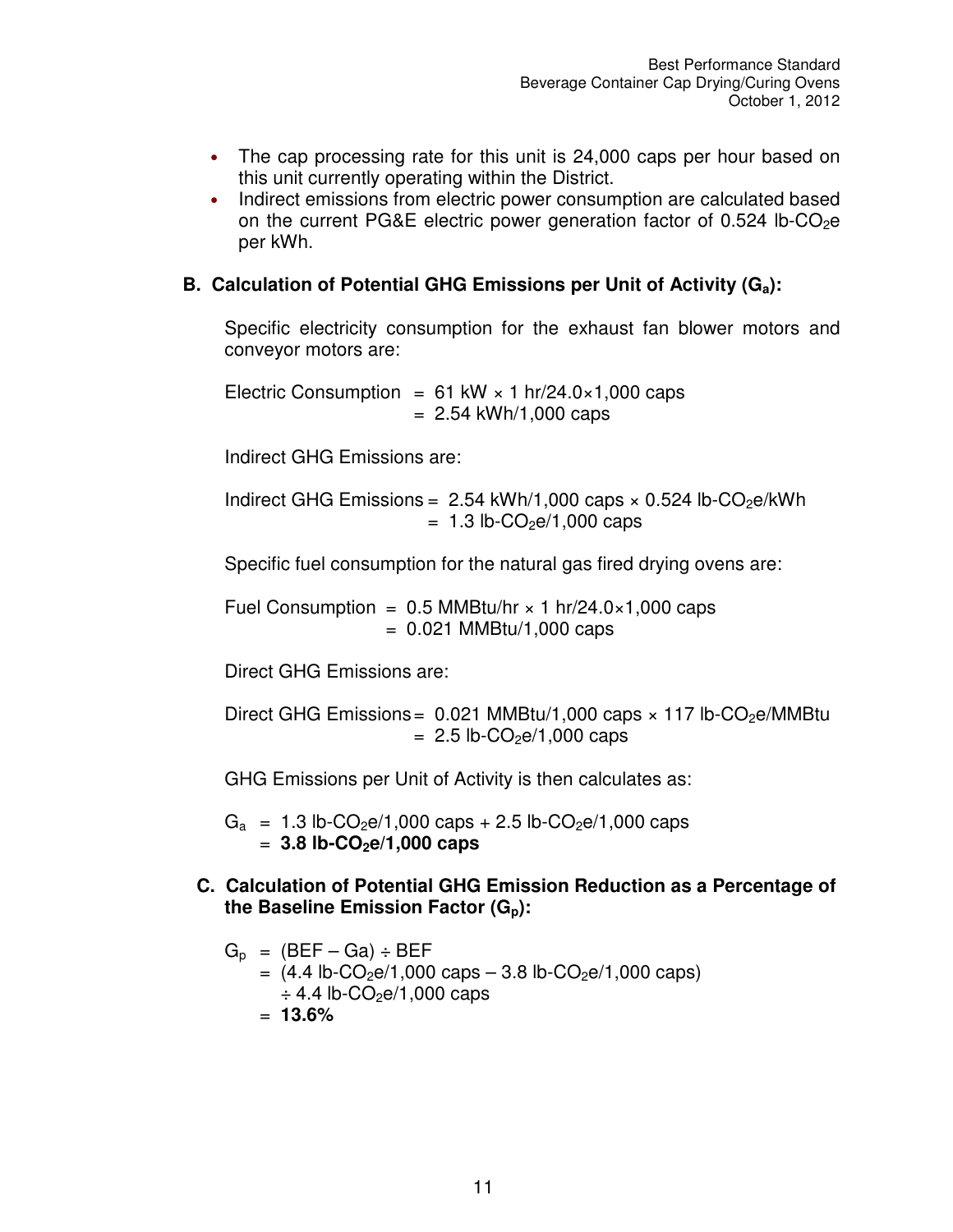#### **STEP 5. Rank all Achieved-in-Practice GHG emission reduction measures by order of % GHG emissions reduction**

Based on the calculations presented in Section II.4 above, the Achieved-in Practice GHG emission reduction measures are ranked in the table below:

| Table 4<br><b>Ranking of Achieved-in-Practice GHG Emission Control Measures</b> |                                                                                                                                                                                                                                                                                 |                                                                                                     |                                                                                                                              |
|---------------------------------------------------------------------------------|---------------------------------------------------------------------------------------------------------------------------------------------------------------------------------------------------------------------------------------------------------------------------------|-----------------------------------------------------------------------------------------------------|------------------------------------------------------------------------------------------------------------------------------|
| Rank                                                                            | <b>GHG Control Measures</b>                                                                                                                                                                                                                                                     | <b>Potential GHG</b><br><b>Emission per Unit of</b><br>Activity $(G_a)$<br>( $lb CO2e/1,000 caps$ ) | <b>Potential GHG</b><br><b>Emission Reduction</b><br>as a Percentage of<br>the Baseline<br>Emission Factor (G <sub>p</sub> ) |
|                                                                                 | Beverage container cap<br>drying/curing ovens with thermal<br>resistant insulation using<br>computer controlled variable<br>speed premium efficient electric<br>motors for the oven exhaust fans<br>and premium efficiency electric<br>motors for all conveyor drive<br>motors. | 3.8                                                                                                 | 13.6%                                                                                                                        |

#### **STEP 6. Establish the Best Performance Standard (BPS) for this Class and Category**

For Stationary Source Projects for which the District must issue permits, Best Performance Standard is – "For a specific Class and Category, the most effective, District approved, Achieved-In-Practice means of reducing or limiting GHG emissions from a GHG emissions source, that is also economically feasible per the definition of achieved-in-practice. BPS includes equipment type, equipment design, and operational and maintenance practices for the identified service, operation, or emissions unit class and category".

Based on the definition above and the ranking of evaluated technologies, Best Performance Standard (BPS) for this class and category is determined as: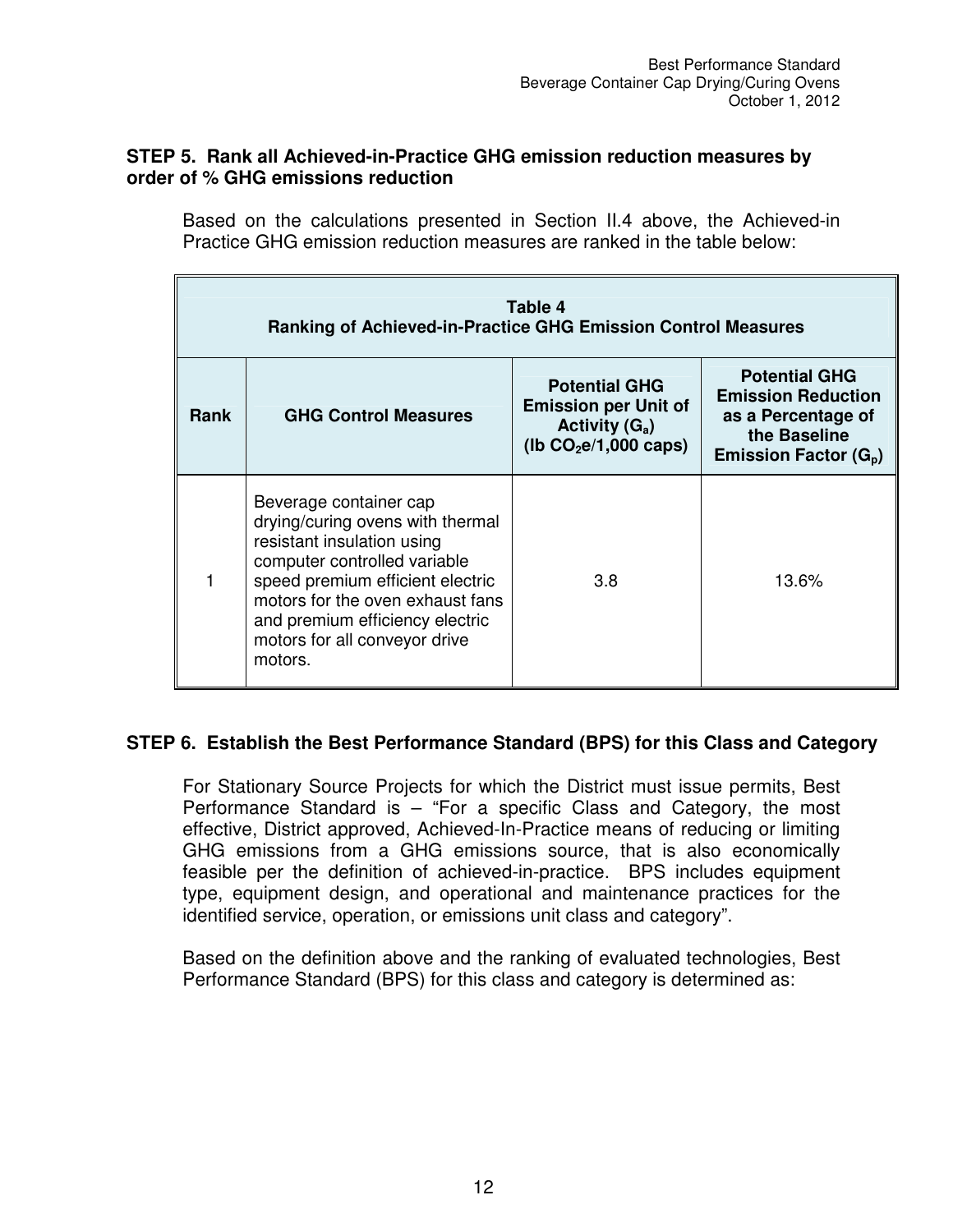#### **Best Performance Standard for Beverage Container Cap Drying/Curing Ovens**

**Beverage container cap drying/curing ovens with thermal resistant insulation using computer controlled variable speed premium efficient electric motors for the oven exhaust fans and premium efficiency electric motors for all conveyor drive motors.** 

#### **STEP 7. Eliminate All Other Achieved-in-Practice Options from Consideration as Best Performance Standard**

The following Achieved-in-Practice GHG control measures identified and ranked in the table above are eliminated from consideration as Best Performance Standard since they have GHG control efficiencies which are less than that of the selected Best Performance Standard as stated in Step 6 of this evaluation:

No other Achieved-in-Practice options were identified.

#### **Vl. Public Participation**

A Draft BPS evaluation was provided for public comment. Public notification was sent on December 8, 2011 to individuals registered with the CCAP list server. The District's notification is attached as Appendix 3.

#### **Vlll. Appendices**

| Appendix 1: | <b>Public Notice of Intent: Notice</b>                        |
|-------------|---------------------------------------------------------------|
| Appendix 2: | Comments Received During the Public Notice of Intent and      |
|             | <b>Responses to Comments</b>                                  |
| Appendix 3: | Notice of Public Participation                                |
| Appendix 4: | Comments Received during the Public Participation Process and |
|             | <b>Responses to Comments</b>                                  |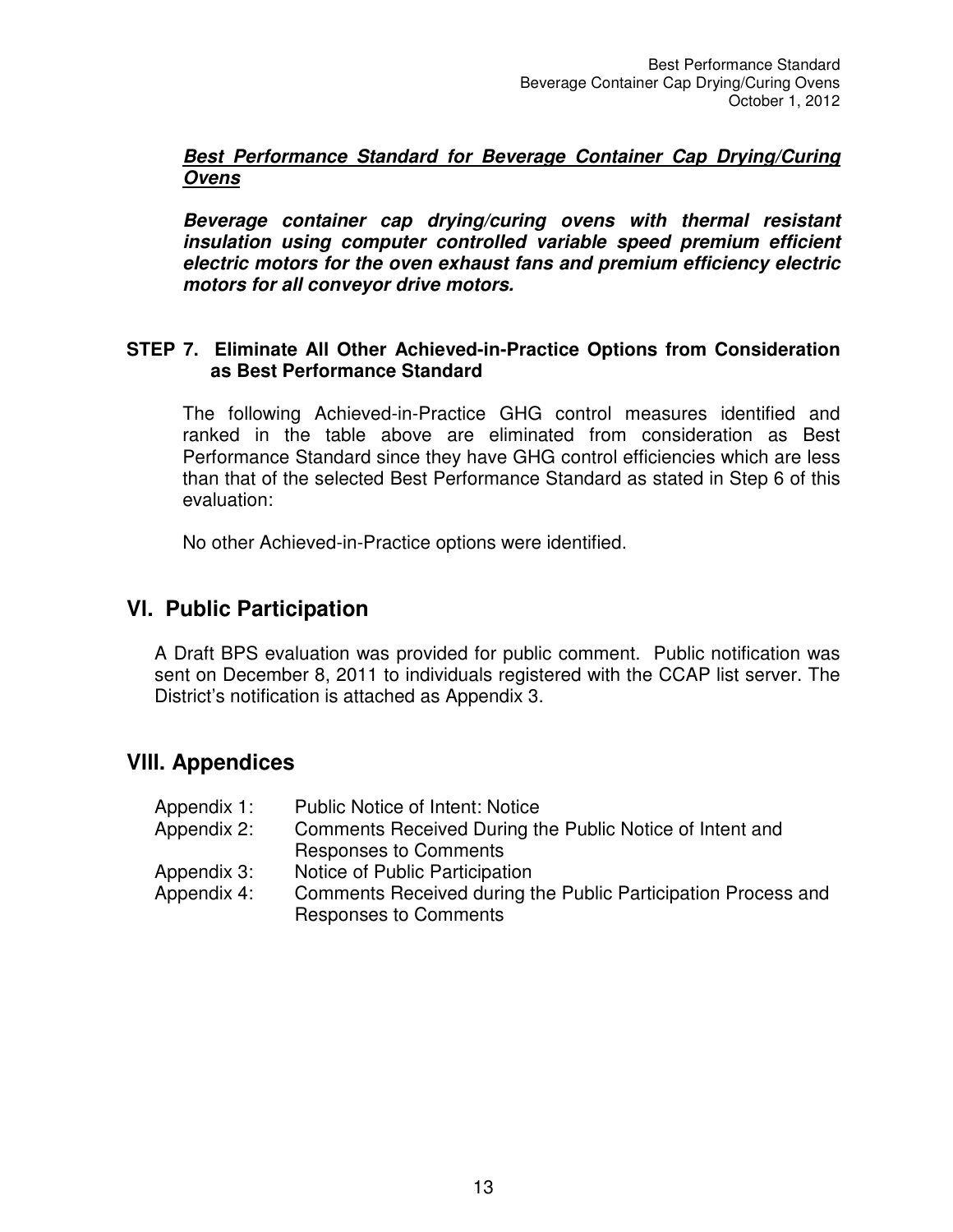Best Performance Standard Beverage Container Cap Drying/Curing Ovens October 1, 2012

## **Appendix 1 Public Notice of Intent**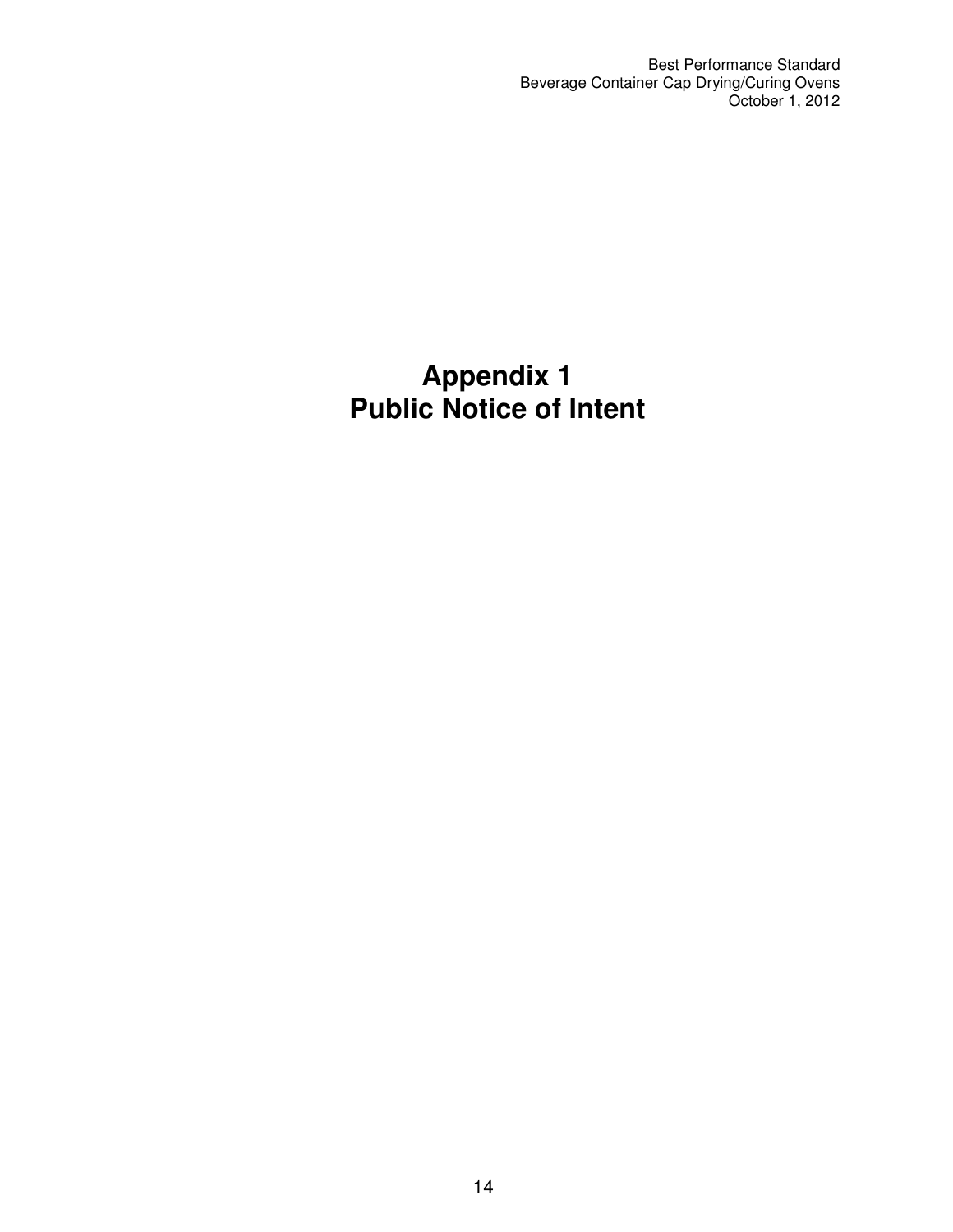## **Notice of Development Of**  Best Performance Standards

NOTICE IS HEREBY GIVEN that the San Joaquin Valley Air Pollution Control District solicits public comment on the development of Best Performance Standards for the following Stationary Source class and category of greenhouse gas emissions:

## **Beverage Container Cap Drying/Curing Ovens**

The District is soliciting public input on the following topics for the subject Class and Category of greenhouse gas emission source:

- Recommendations regarding process or operational activities the District should consider when establishing Baseline Emissions for the subject Class and Category.
- Recommendations regarding processes or operational activities the District should consider when converting Baseline Emissions into emissions per unit of activity.
- Recommendations regarding technologies to be evaluated by the District when establishing control measures applicable to direct sources of greenhouse gas emissions.
- Recommendations regarding technologies to be evaluated by the District when establishing control measures applicable to indirect sources of greenhouse gas emissions.

Information regarding development of Best Performance Standard for the subject Class and Category of greenhouse gas emission source can be obtained from the District's website at http://www.valleyair.org/Programs/CCAP/CCAP\_idx.htm.

Written comments regarding the subject Best Performance Standard should be addressed to Kai Chan by email, kai.chan@valleyair.org, or by mail at SJVAPCD, 4800 Enterprise Way, Modesto, CA 95356. All comments must be received by **December 30, 2011**. For additional information, please contact Kai Chan by e-mail or by phone at (209) 557-6451.

Information regarding the District's Climate Action Plan and how to address GHG emissions impacts under CEQA, can be obtained from the District's website at http://www.valleyair.org/Programs/CCAP/CCAP\_idx.htm.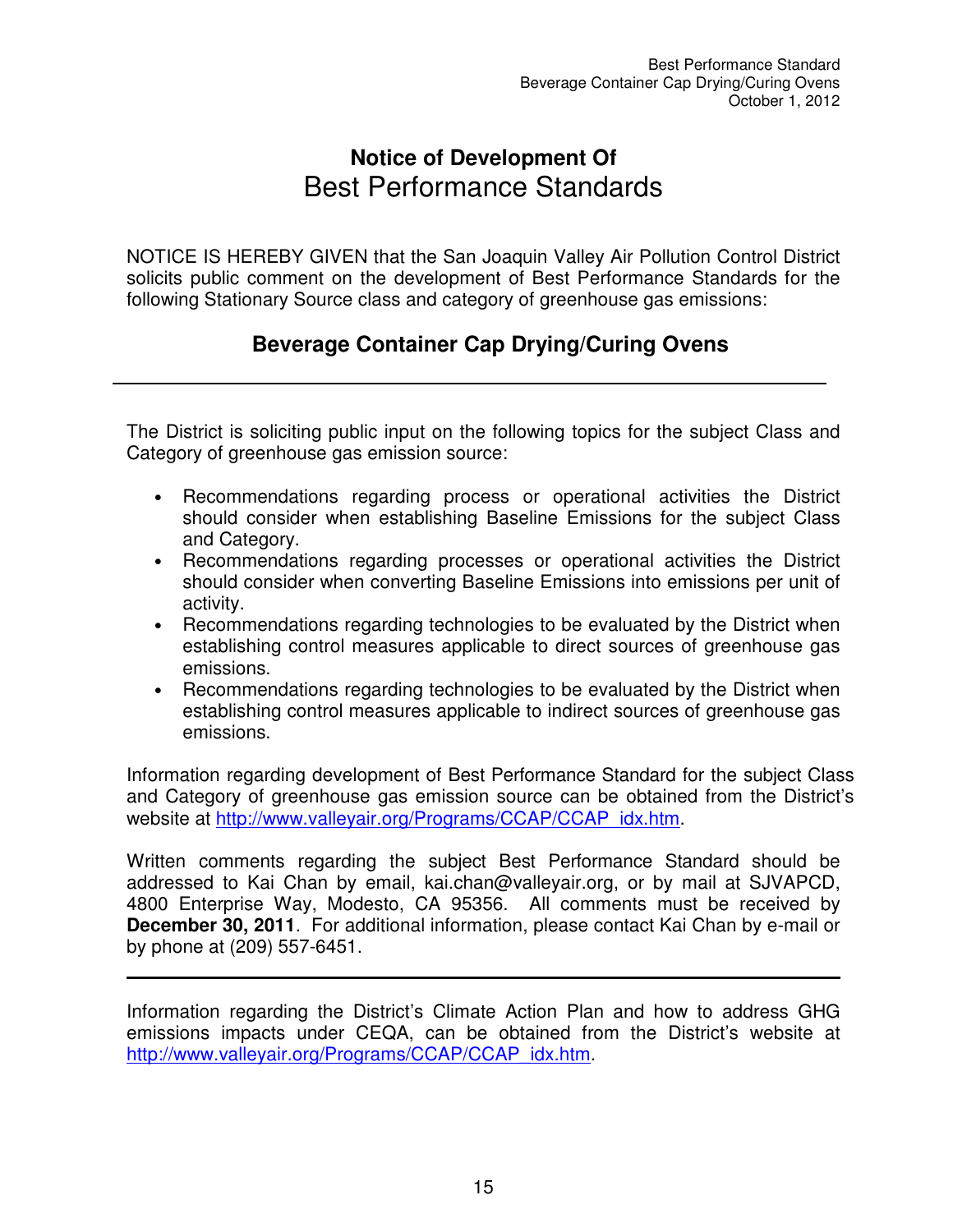# **Appendix 2**

# **Comments Received During the Public Notice of Intent and Responses to Comments**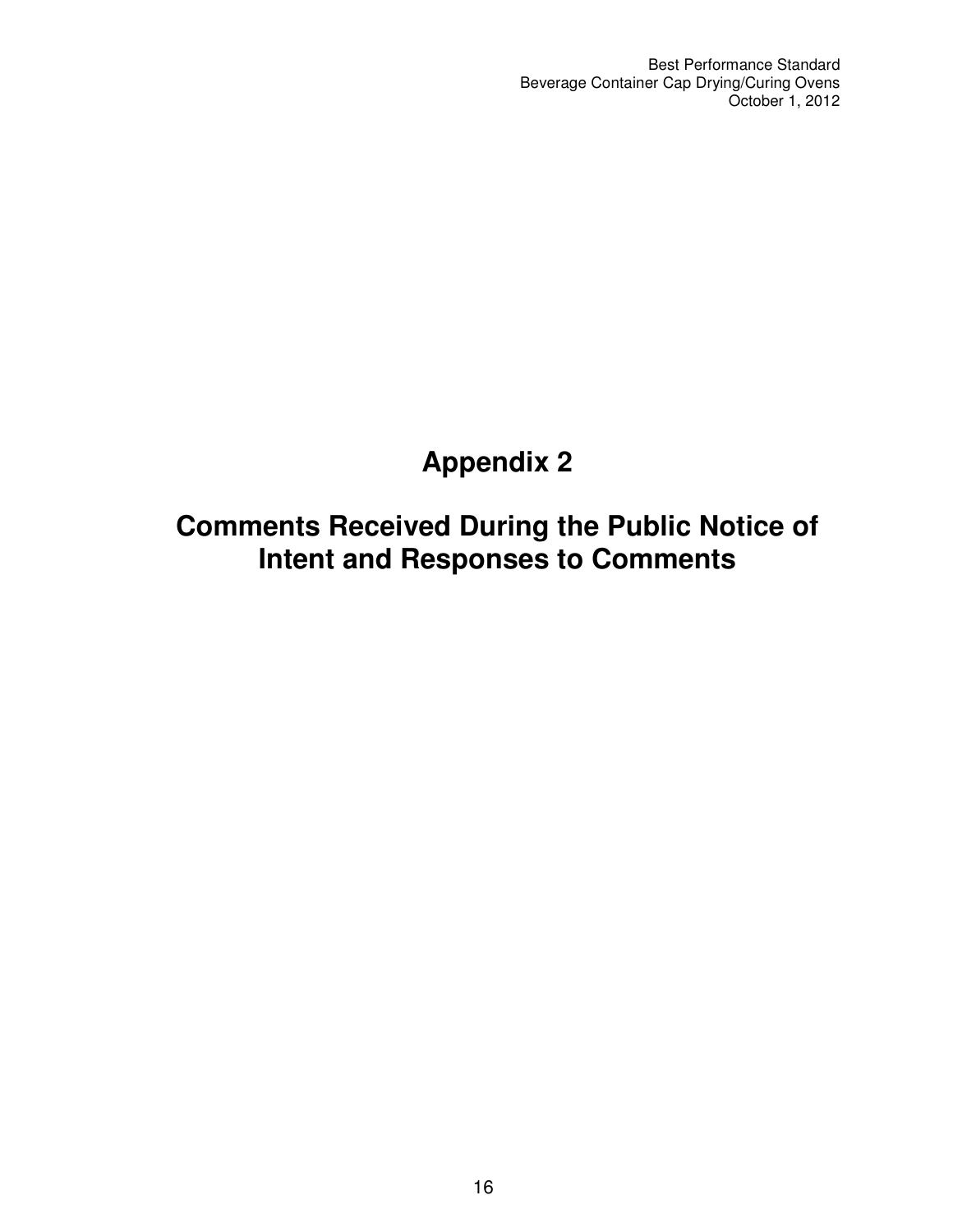No Comments Were Received During the Public Notice of Intent Period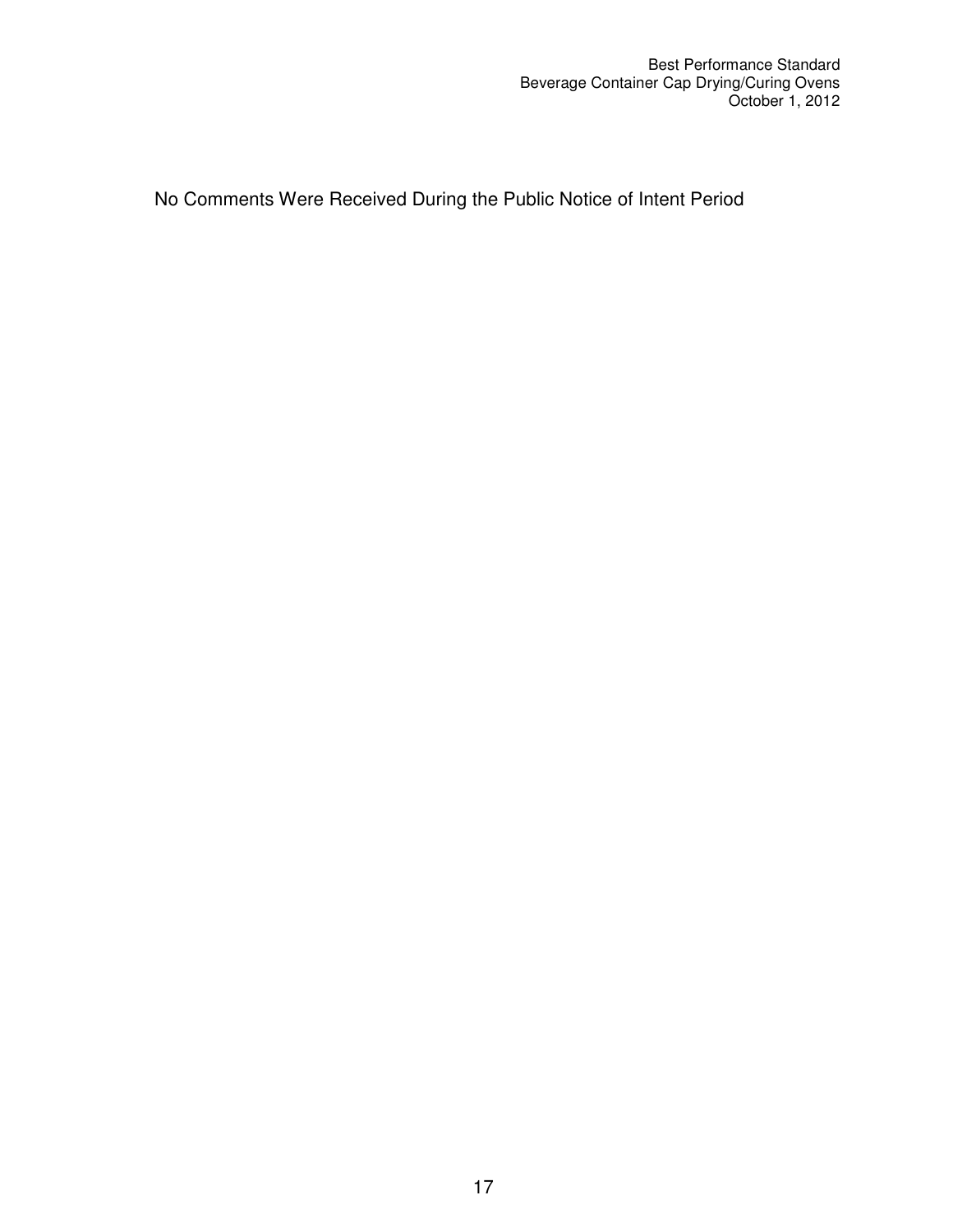Best Performance Standard Beverage Container Cap Drying/Curing Ovens October 1, 2012

# **Appendix 3**

# **Public Participation Notice**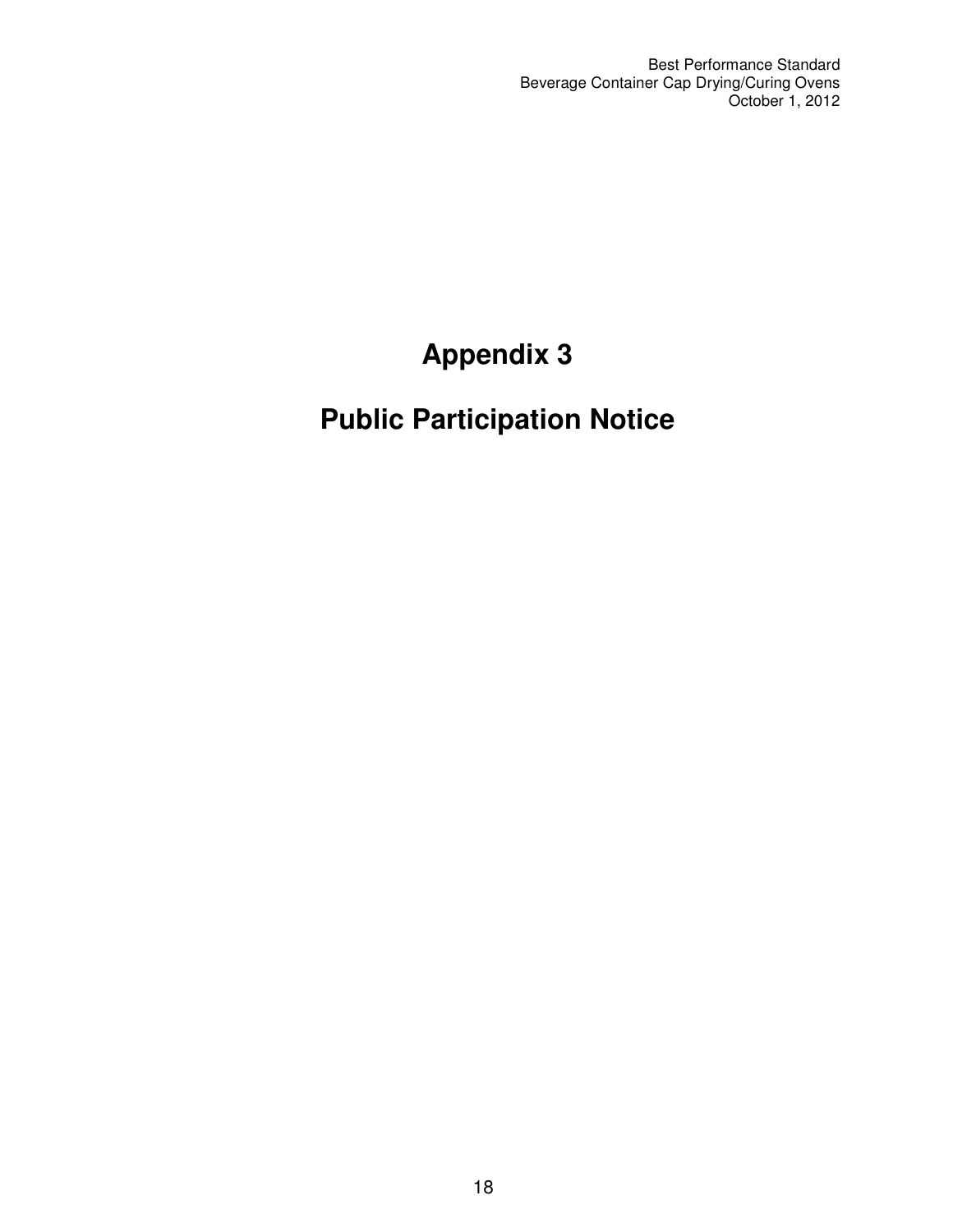The San Joaquin Valley Air Pollution Control District is soliciting public comments on the development of Best Performance Standards (BPS). This email is to advise you the Draft Proposed BPS documents for Beverage Container Cap Drying/Curing Ovens are now available for your review.

- Draft BPS Beverage Container Cap Drying/Curing Ovens is available here.
- Draft Evaluation Beverage Container Cap Drying/Curing Ovens is available here.

Written comments should be addressed to Kai Chan by email Kai.Chan@valleyair.org or by mail at SJVAPCD, 4800 Enterprise Way, Modesto, CA 95356 and must be received by September 21, 2012. For additional information, please contact Kai Chan by e-mail or by phone at (209) 557-6451.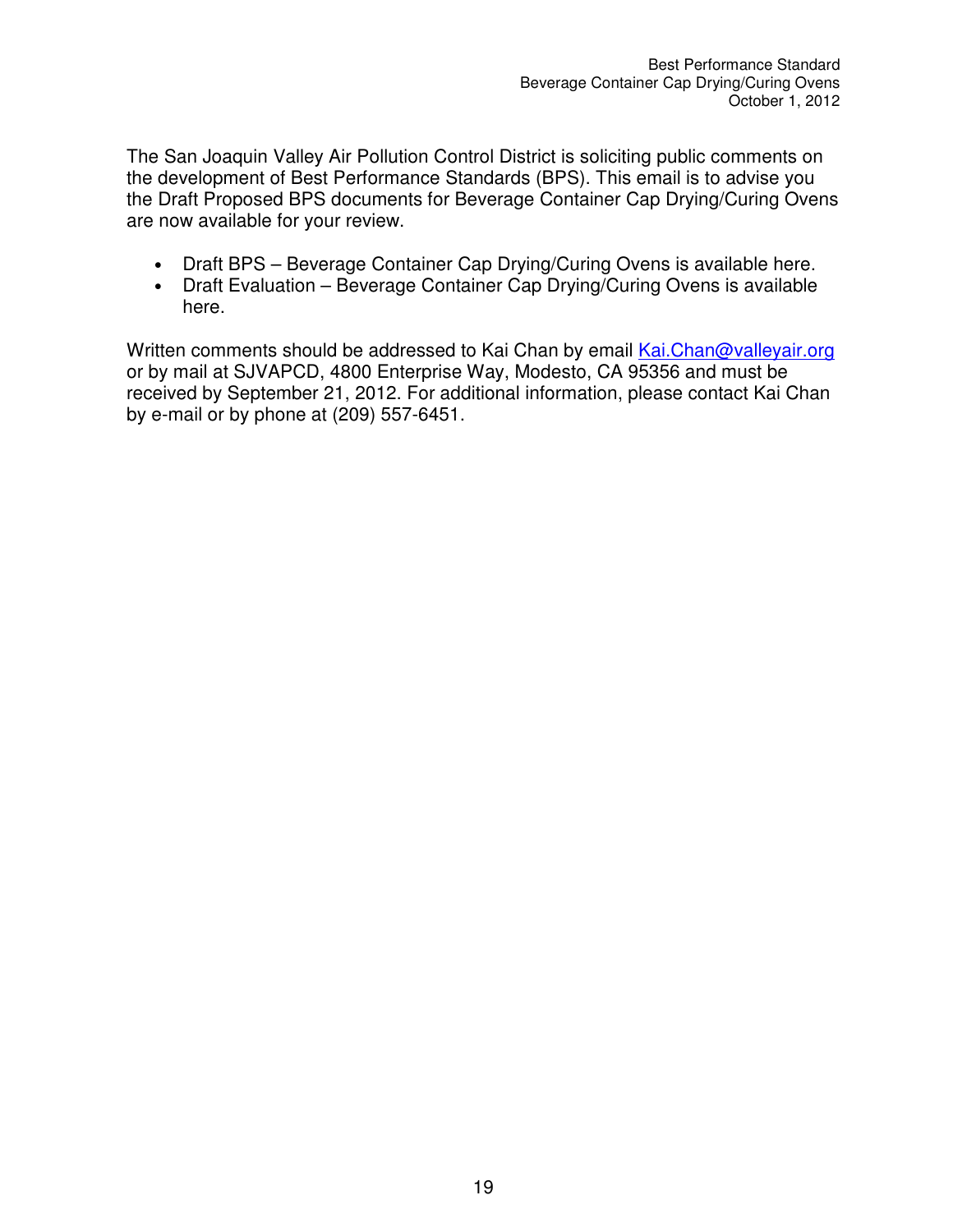Best Performance Standard Beverage Container Cap Drying/Curing Ovens October 1, 2012

# **Appendix 4**

# **Comments Received during the Public Participation Process and Responses to Comments**